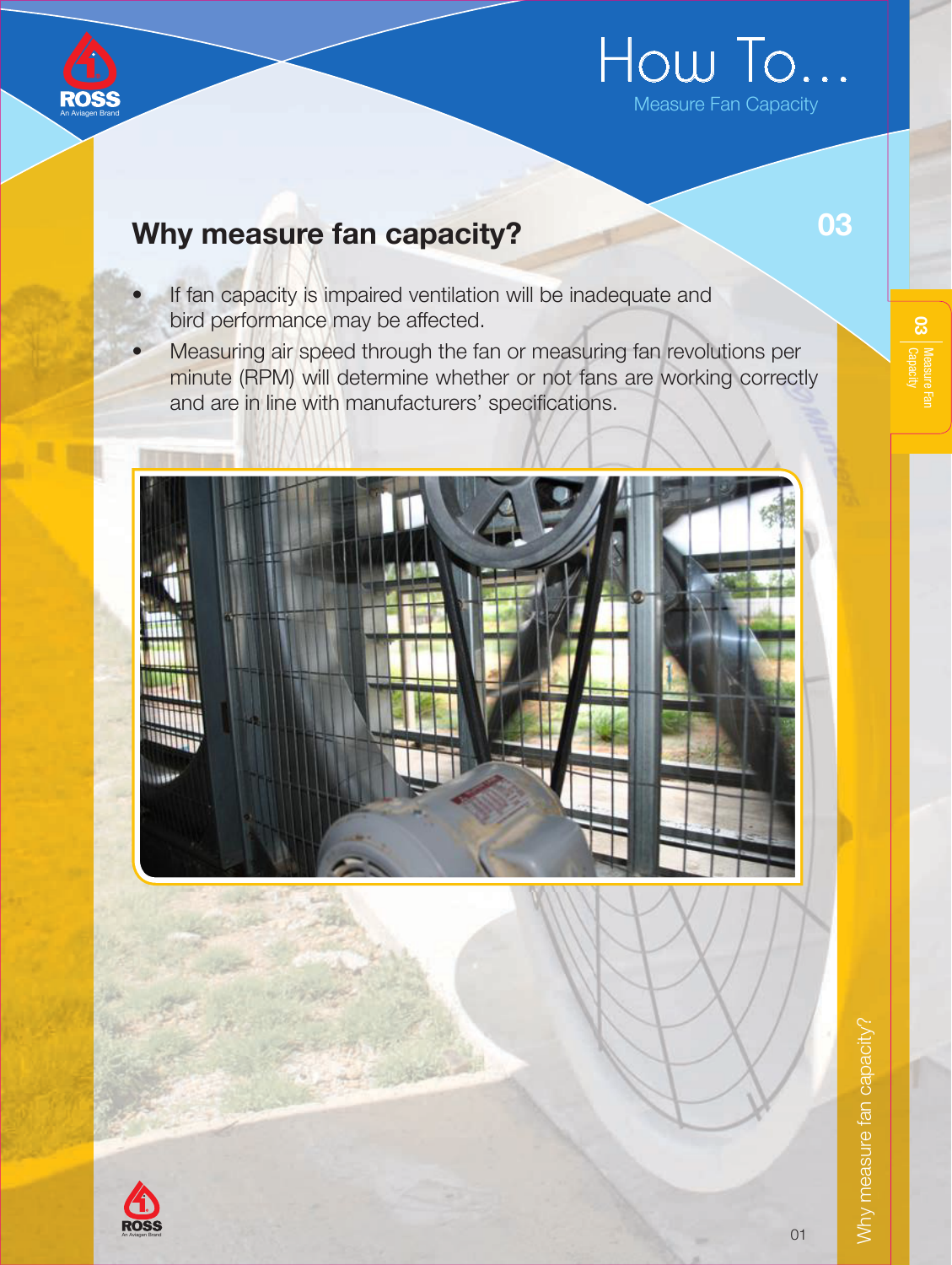## HOW TO... Measure Fan Capacity

03

# Procedure for measuring fan capacity

#### **Equipment**

1. Digital tachometer and / or anemometer.

#### Procedure

Fan capacity should be measured on a regular basis (at least once a flock) to ensure fans continue to work correctly. Fan capacity should also be checked when issues with ventilation occur or if there are concerns about fan function.

#### Procedure for measuring fan capacity with a digital tachometer (RPM)

| Step 1 | Open all air inlets and doors fully.                                                                                                          |
|--------|-----------------------------------------------------------------------------------------------------------------------------------------------|
| Step 2 | If fan blades are plastic a reflective sticker<br>will need to be placed approximately<br>$5 - 7$ cm ( $2 - 3$ in) from the tip of the blade. |

- **Step 3** Turn on the fan to be tested. All fans should be tested individually and at full speed.
- Step 4 Holding the meter still 0.6 1.0 m (2 - 3 ft) away from the fan and at a slight angle point the laser at the sticker or directly at one blade if blades are reflective / metal, until the reading on the tachometer becomes constant.
- Step 5 Compare fan RPM with manufacturers specifications.
- Note If the fan has reflective / metal blades the recording on the tachometer must be divided by the number of blades the fan has. The RPM should be within manufacturer's guidelines or the guidelines set by an independent testing facility.







Procedure for measuring fan capacity Procedure for measuring fan capacity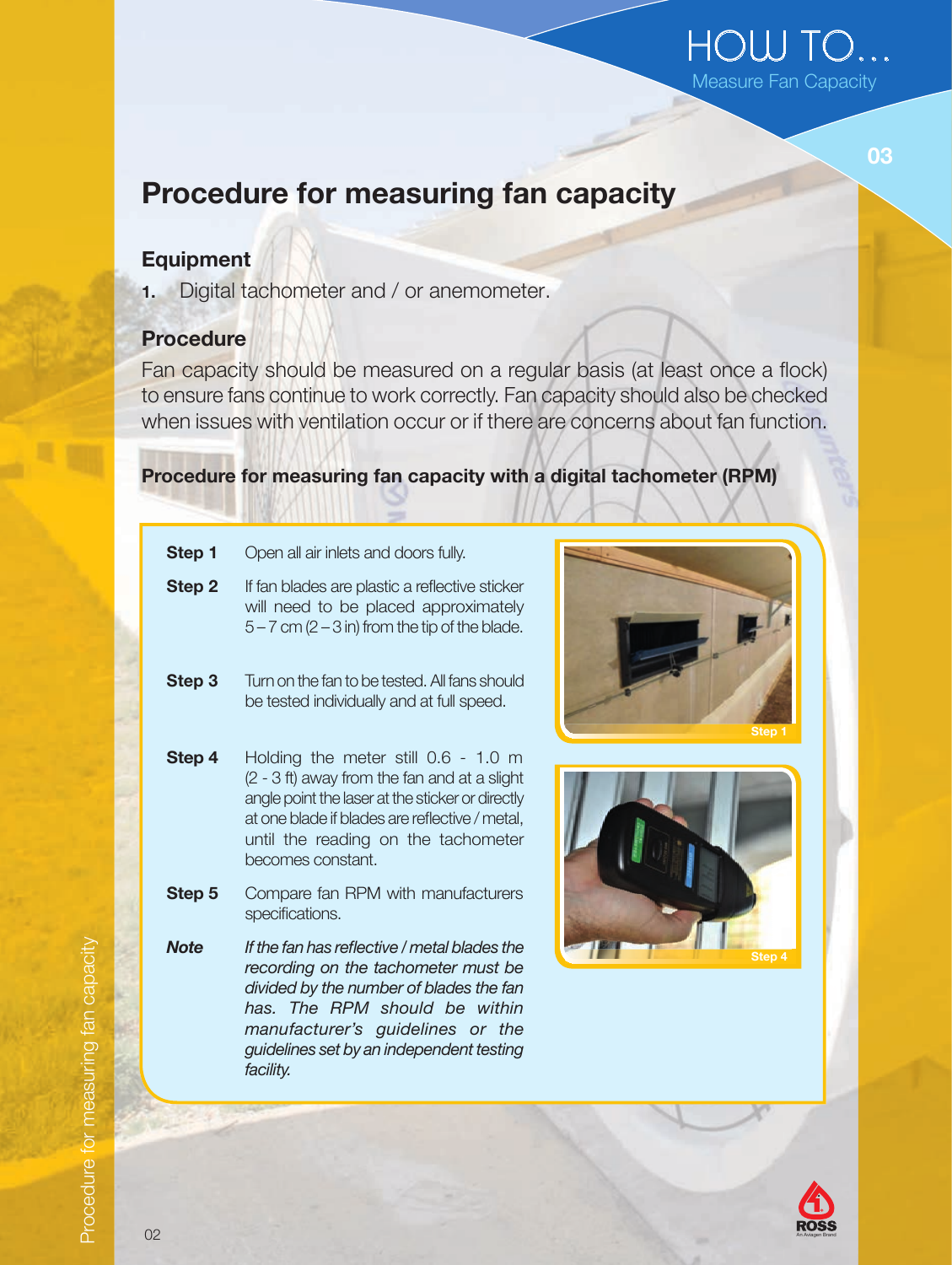## HOW TO... Measure Fan Capacity

03

#### Procedure for measuring fan capacity with an anemometer (air speed through the fan)

| Step 1 | Open all air inlets and doors fully.                                                                                                                                                                                                              |
|--------|---------------------------------------------------------------------------------------------------------------------------------------------------------------------------------------------------------------------------------------------------|
| Step 2 | Turn on the fan to be tested. All fans should be<br>tested individually and at full speed.                                                                                                                                                        |
| Step 3 | Hold the meter in front of the fan and record the<br><b>average</b> air speed through the fan.                                                                                                                                                    |
| Step 4 | Average fan speed should be measured at 9<br>locations across the area of measurement.<br>Average fan speed is the average of all 9<br>measurements or the speed obtained using the<br>average setting (if applicable) on the air speed<br>meter. |

**Step 5** Compare fan capacity with manufacturers specifications.







## Example calculation for fan capacity:

Fan capacity (m<sup>3</sup>/hr) = average air speed (m / s) x area (height x width) through which air speed has been measured (m<sup>2</sup>)

| Average air speed                                                                                                                                                | $=4$ m/s                         |  |  |  |  |
|------------------------------------------------------------------------------------------------------------------------------------------------------------------|----------------------------------|--|--|--|--|
| Average air speed (m / hr)                                                                                                                                       | $= 4 \times 3600$                |  |  |  |  |
|                                                                                                                                                                  | $= 14400$                        |  |  |  |  |
| Area of measurement $(h \times w) = 1.2 \times 1.2$                                                                                                              |                                  |  |  |  |  |
|                                                                                                                                                                  | $= 1.44$ m <sup>2</sup>          |  |  |  |  |
| Fan capacity                                                                                                                                                     | $= 14400 \times 1.44$            |  |  |  |  |
|                                                                                                                                                                  | $= 20.736$ m <sup>3</sup> /hr    |  |  |  |  |
| <b>Fan Capacity (ft<sup>3</sup>/ min)</b> = Average air speed (ft / min) x area (height x width)<br>through which air speed has been measured (ft <sup>2</sup> ) |                                  |  |  |  |  |
| Average air speed                                                                                                                                                | $= 787$ ft / min                 |  |  |  |  |
| Area of measurement (ft <sup>2</sup> )                                                                                                                           | $= 3.93 \times 3.93$             |  |  |  |  |
|                                                                                                                                                                  | $= 15.45$ ft <sup>2</sup>        |  |  |  |  |
| Fan Capacity (ft <sup>3</sup> / min)                                                                                                                             | $= 787 \times 15.45$             |  |  |  |  |
|                                                                                                                                                                  | $= 12.159$ ft <sup>3</sup> / min |  |  |  |  |

## Area of Measurement